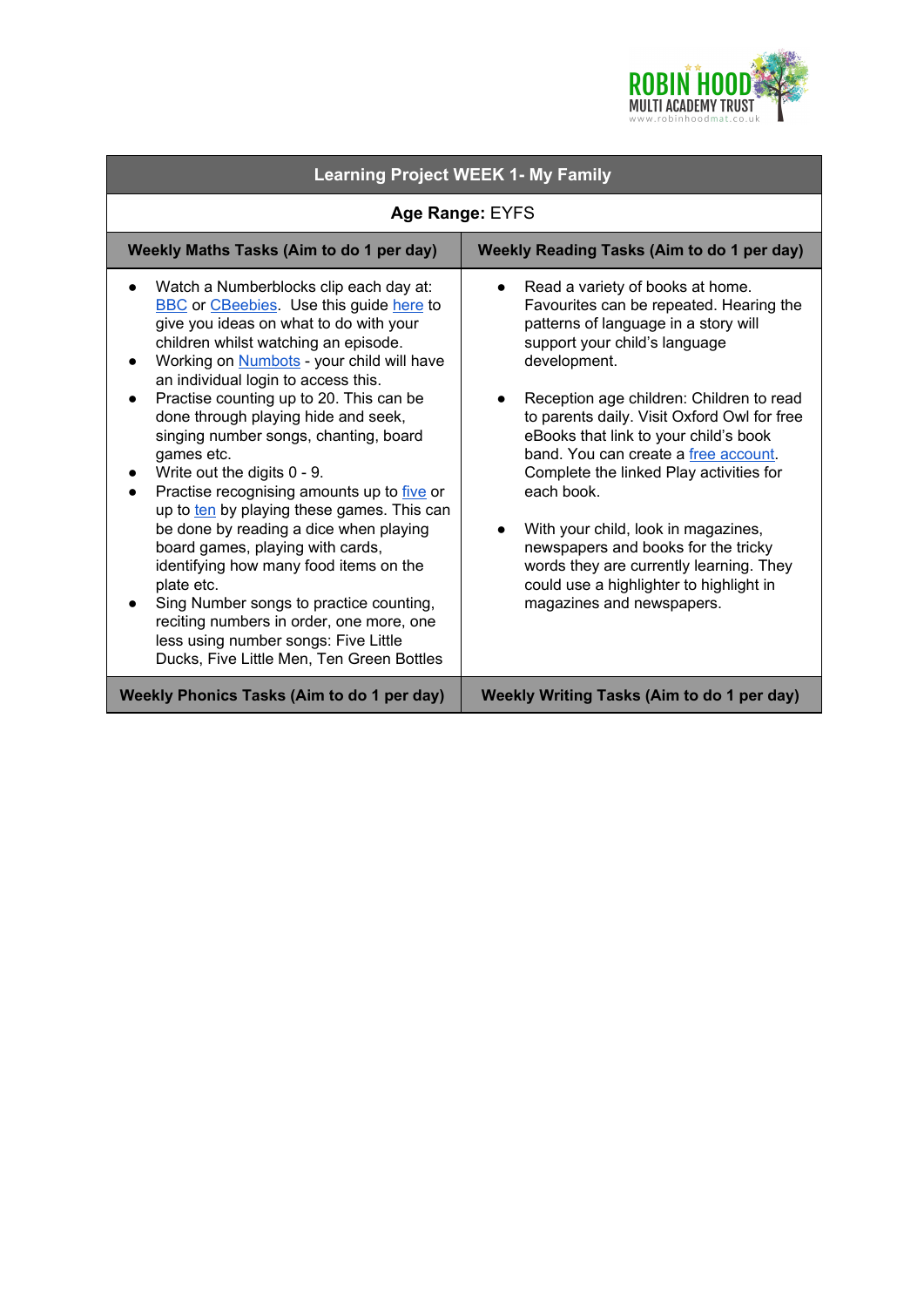- **Sing Nursery Rhymes and songs** together. Add in actions and change the words. Can children think of different rhyming words to add in? Repeat old favourites and learn new rhymes. You can find an A-Z of Nursery [Rhymes](https://allnurseryrhymes.com/) here.
- Daily phonics Practice the sounds your child is working on and blend words. This can be oral blending (e.g. spoken out loud c-a-t) or written if appropriate. [Interactive](https://www.phonicsplay.co.uk/) games.
- Sing the song 'Daddy [Finger'-](https://www.youtube.com/watch?v=YJyNoFkud6g) Can your child change their voice for each person e.g. a deep voice for Daddy finger, a squeaky voice for Baby finger.
- Play phonics noughts and crosses. Draw out a grid and write a letter, digraph, trigraph or tricky word in each part of the grid. Take it in turns to name what is written in the grid. If you say it correctly you can add your nought or cross in that square.



- Ask your child to draw a picture of the people who live in their house. If they share time across two houses, draw who lives in each house. Can they label their family members using their phonics knowledge?
- Practice name writing. Can they write their first name? Middle name? Surname?
- Can they write the names of their family members? Do they know Mummy and Daddy's real name? They could copy this or use their phonics knowledge. Can they write this? Using chalks, crayons, paint, felt tips.
- Practice forming the letters of the alphabet. Follow your school's script.
- Ask your child to write out the tricky words they are working on at the moment on pieces of paper and turn them into a pairs game.

## **Learning Project - to be done throughout the week**

**The project this week aims to provide opportunities for your child to gain a better understanding of their own family. Learning may focus on what different makeup of families, what traditions your family has, stories linked to your family etc.**

- **Look at a selection of family photographs** and discuss the changes over time.
	- $\circ$  Show your child a photograph of them as a baby, a 1 year old, a 2 year old. What could they do at that age? What can they do now that they couldn't do then?
	- Look at a picture of a family member as a baby (this could be parents, siblings). Discuss how everyone was a baby once.
	- Are there any black and white photographs? Why are these photographs black and white? Do they show older family members when they were younger? Talk about how life was different then.
- **Draw a family tree** How does your family link together? Can your child draw out their family members and link them together using lines?
- **Do a picture survey of the people in your house.** How many family members have blonde/ brown/ black/ red hair? Can you record this with pictures? How many people have blue/ brown/ green eyes?
- **Have a family picnic.** Lay out a blanket in the living room or garden. Can children make sure everyone has a plate, fork, spoon, cup? How many do we need all together? Give your child a selection of food and ask them to share it fairly between everyone? If there is one left over what could we do?
- **Sort out the clean clothes.** Who do they belong to? Can they deliver them to the right place in the house? Pair up socks. Can they match the patterns/ colours? Can they count in twos to work out how many there are all together? Peg clothes on the airer (this will support children to develop hand strength which will impact on their writing).
- **Put on a show or performance** Perform a story or song to your family. Plan out costumes,